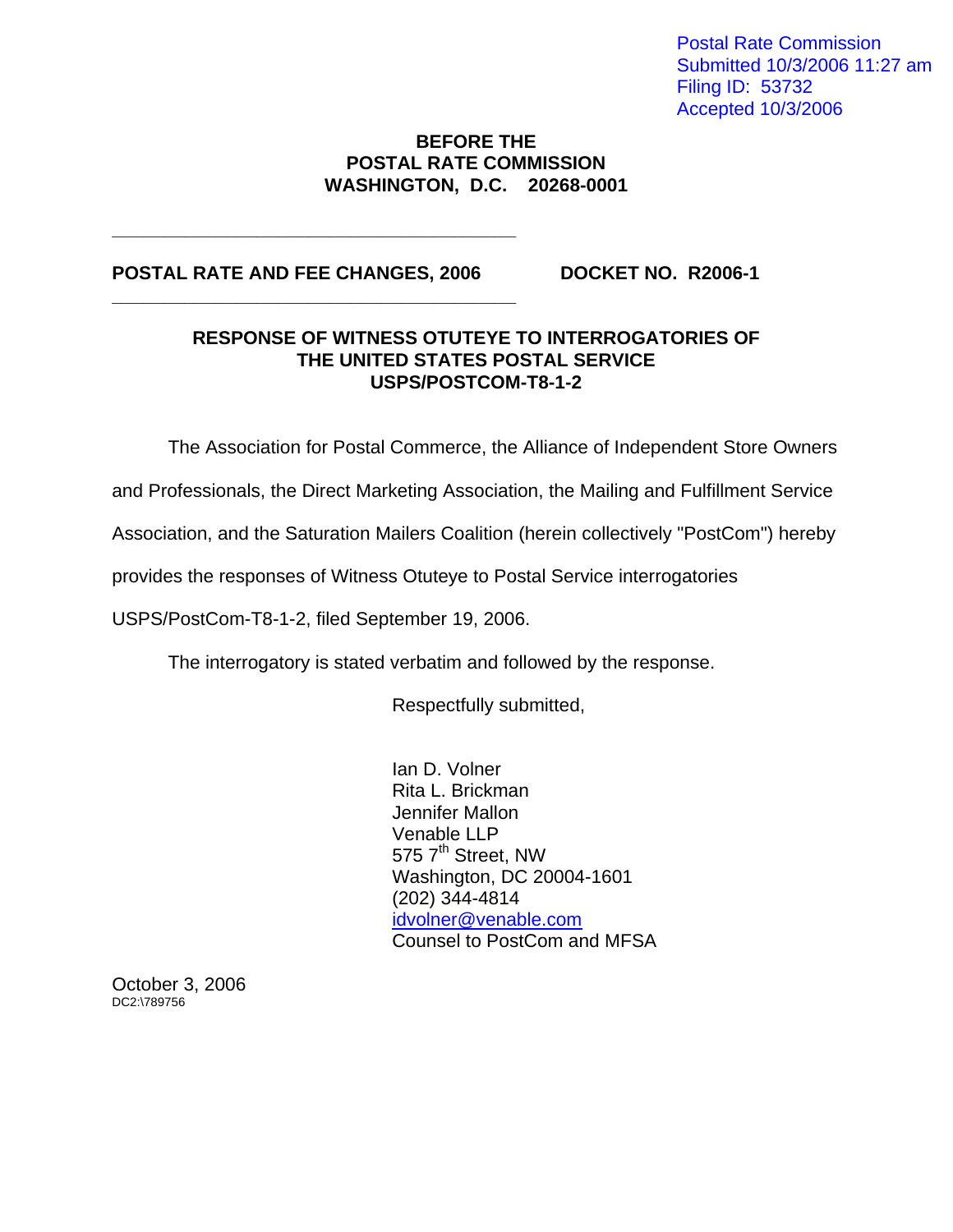**USPS/POSTCOM-T8-1**. Please reconcile the following three statements in your testimony:

1. From page 8, lines 10 through 12

"....the biggest difference in how our letters run through automation equipment is not dependent on the envelope weight but is related to the maintenance of the Postal Service equipment."

2. From page 9, lines 13 through 16

"The only difference in treatment between these heavier, "manual" labeled envelopes and our other, lighter envelopes seems to be that the Postal Service may choose to blend in our heavier envelopes to be processed along with lighter pieces."

3. From page 9, lines 18 through 20

"We know of no examples where our mail in the 3.5 ounce to four ounce range has not been processed and automated exactly like all our other saturation envelopes weighing less than 3.5 ounces."

## **RESPONSE:**

I take issue with the implication in this question that the three separate statements in

my testimony are inconsistent. Although I do not see any need to "reconcile" the three

statements, I will add further explanation to address the limited portions of my testimony

that you selected.

 Our experience with our coupon envelope letters is that the Postal Service requests, and chooses to automate, our letter shaped pieces that weigh over 3.5 ounces. It is our experience with the SCFs where we do business that when the Postal Service automation equipment is properly maintained, the USPS experiences no differences in processing our envelopes that weigh under 3.5 ounces from those that weigh 3.5 to 4.0 ounces.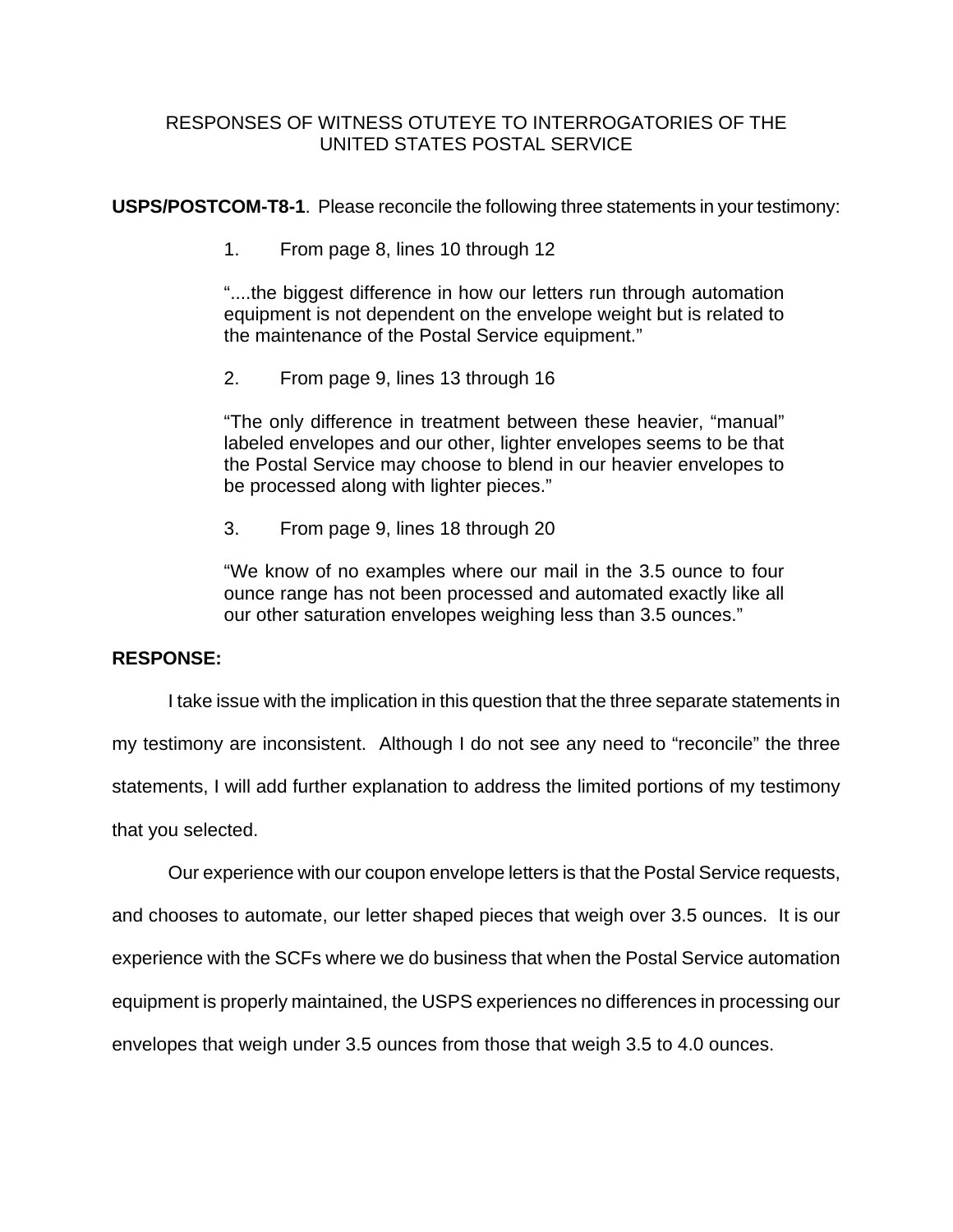Years back, when the Postal Service was in the process of converting more of its operations to automation, including requesting to us to bar code our letter shaped, ECR saturation envelopes, we noted that the Santa Ana SCF was experiencing a higher rejection rate on all of our mail then was experienced for mailings with a similar profile of weights in different zones in the San Diego office. We requested that the two SCFs compare notes. We found that the Santa Ana SCF was able to eliminate the problems it had experienced processing our mail when it adopted the maintenance and update procedures recommended by the San Diego SCF for the USPS automation equipment.

 It is our consistent experience in SCFs throughout the country that the USPS wants and chooses to automate our mail when it exceeds 3.5 ounces. Our discussions with postal operations people are that envelopes in the 3.5 to 4.0 ounce range appear to be processed and handled exactly like all our other saturation envelopes weighing less then 3.5 ounces.

 There was a time where we were experiencing delays in our mail delivery and were making inquiries to determine the reason for the delay. In these discussions, a postal service official expressed some surprise to learn that our envelopes occasionally exceed 4.0 ounces. Apparently the USPS processing plants had not made any differentiation in the past between our heaviest envelopes and our lighter pieces. It was suggested that we put a label on trays of our mail that exceed 3.9 ounces so that the USPS plants could make better decisions about whether or not to run the heaviest envelopes through their equipment. For our envelopes weighing over 3.9 ounces that are labeled "manual," we find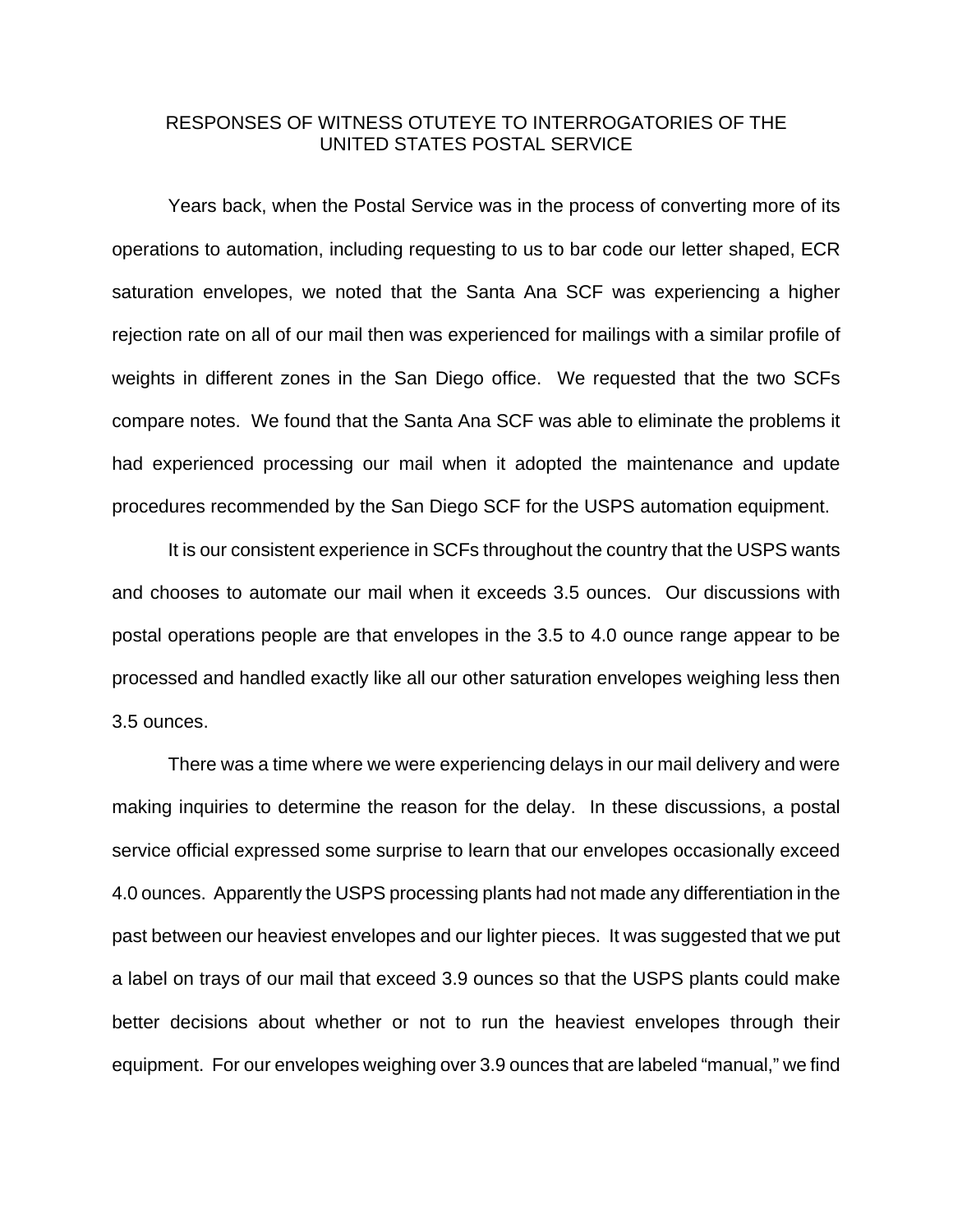that many SCFs still choose to automate all or most of it. With the envelopes weighing over 3.9 ounces, the machine operators may choose to blend in other mail pieces. We understand that a mix of all sizes of mail in processing, from the extremes of the lightest, single piece cards to the heavier letters at or exceeding 4 ounces, achieves the best efficiencies in processing on USPS automation equipment.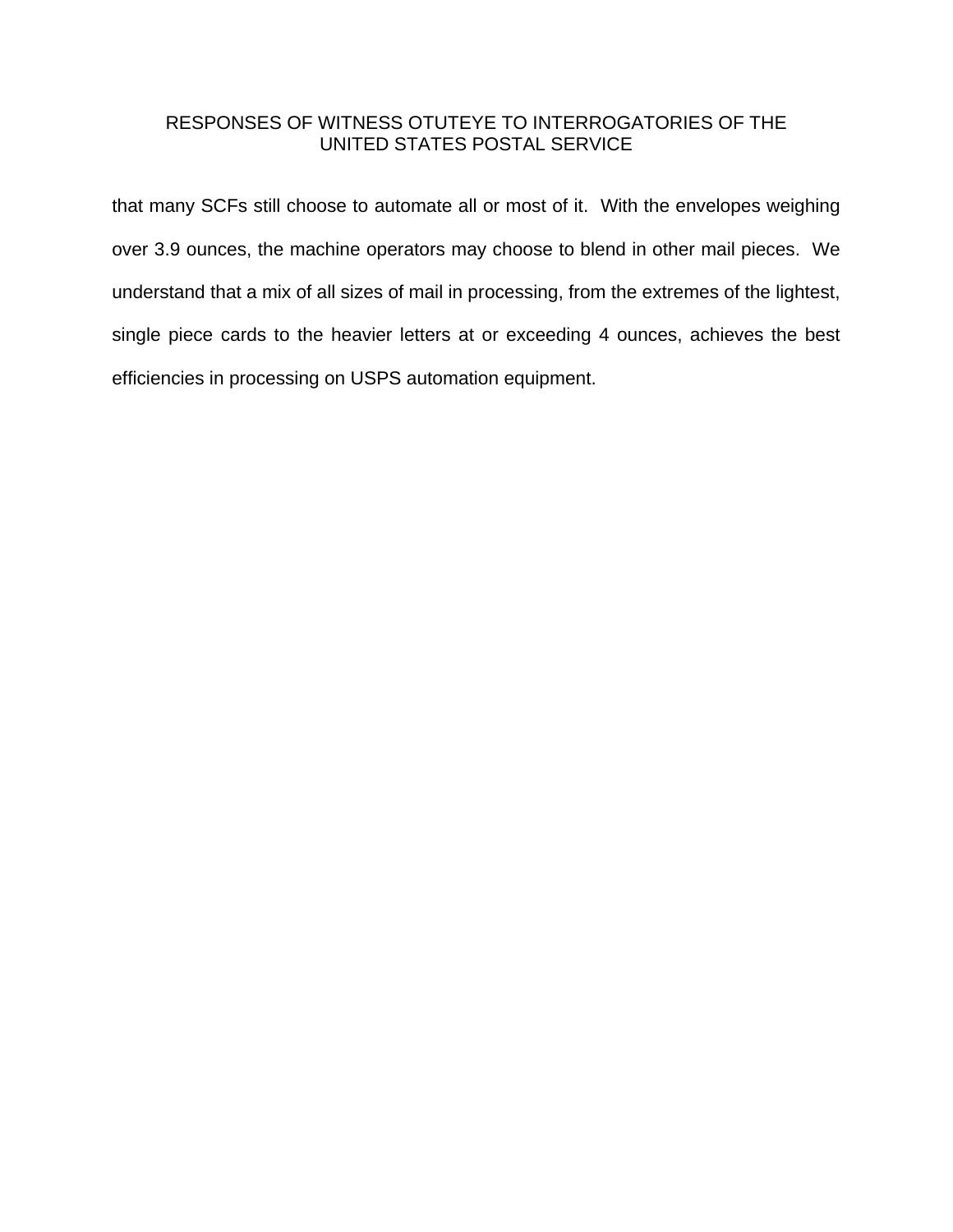**USPS/POSTCOM-T8-2**. When you state in your testimony on page 8, lines 2 and 3, that "We know of no facility that is not actually automating and processing our envelopes weighing from 3.5 ounces to four ounces," please provide the number of facilities for which this statement can be substantiated for pieces weighing from 3.5 to 4.0 ounces, and also provide the total number of facilities into which you deposit 3.5 to 4.0 ounce pieces. Please provide all documents or notes related to these claims.

### **RESPONSE:**

 I do not personally visit plants or watch mail being automated and processed. But there are several current and former employees at Money Mailer who work closely with the postal facilities (mostly SCFs) where we enter our mail. The individuals that have seen, or had discussions with USPS automation and processing personnel regarding the processing of our coupon envelopes in the range of 3.5 to 4.0 ounces, include John Sabo, our Senior Vice President of Production Operations, Dale Martin, Director of Plant Operations, Rick Shaw, former Director of Production and Plant Manager, and Ross Frauman, Director of Customer Services and Support. Collectively, these individuals have visited, or had discussions about the processing of our mail in all facilities and SCFs that receive our mail in New Jersey, Delaware, Maryland, New York, Connecticut, Pennsylvania, North and South Carolina, Florida, Indiana, Illinois, Minnesota, Michigan, Missouri, California, Arizona, Colorado, Idaho, Utah, Nevada and Texas. These are markets and facilities where the frequency of our coupon envelopes hitting the weight range of 3.5 to 4.0 ounces is a regular occurrence for various zones of our mailings. Our personnel know from observations, and regular interaction with USPS operations personnel in these areas, that our mail in the 3.5 to 4.0 ounce weight range is being treated the same way as our lighter